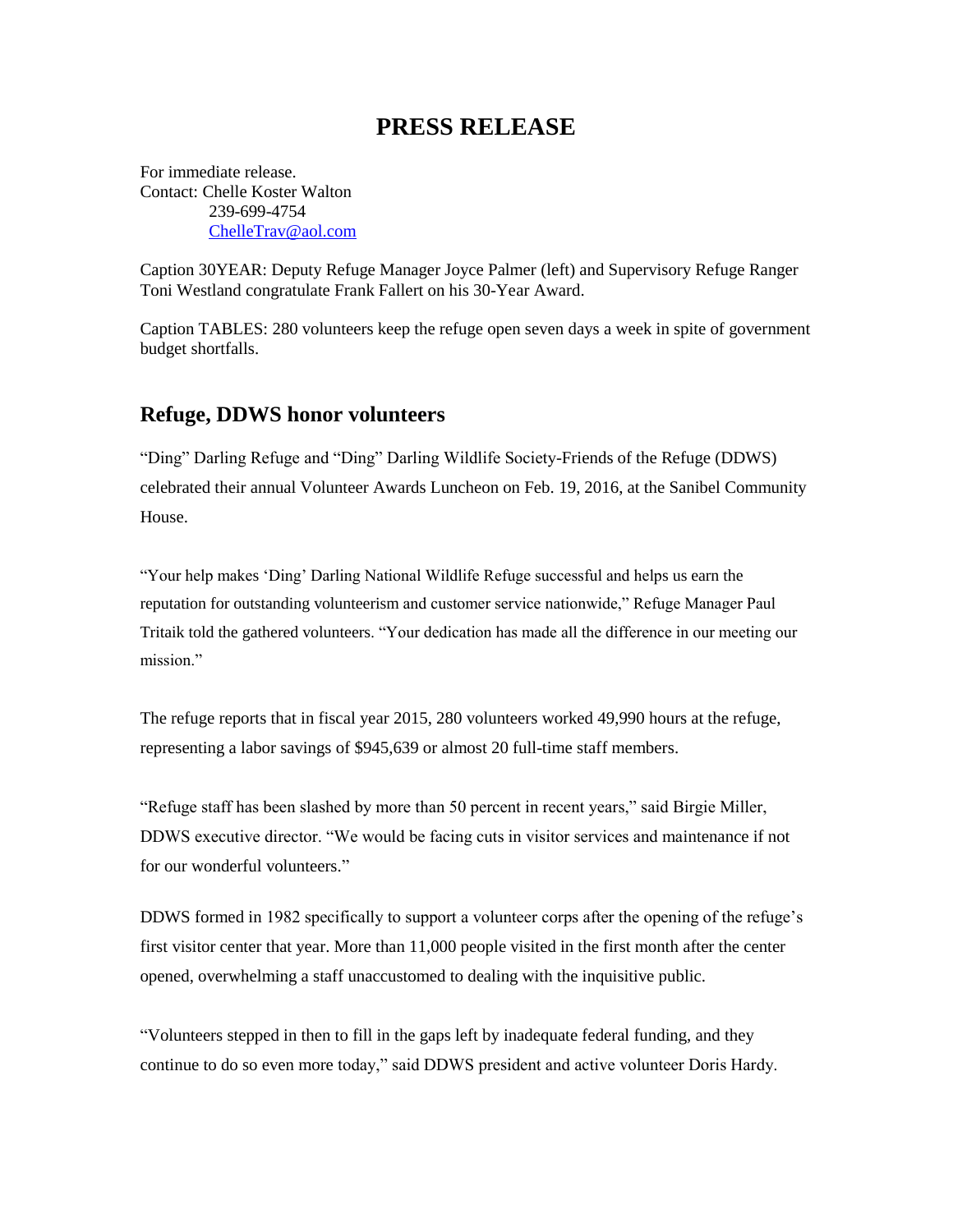Below is a list of volunteers who won awards for reaching hour and year achievement levels.

YEARS AWARDS

**30 years:** Frank Fallert

**20 years:** Is Cloak, Ken Poulson

**10 years:** Doug Albert, Paul Albert, Barbara Broadhurst, Susan Cassell, Gary Dutton, Millicent Heeney, Toom Mehalic, Latham Morris, Bill Porter, Edith Rood, Ed Sessa, Elaine Swank, Bill Zack

HOURS AWARDS

**8,000 hours:** Marilyn Kloosterman

**6,500 hours:** Frank Fallert

**6,000 hours:** James Sprankle

**5,500 hours:** Judy Davis, Doris Hardy

**5,000 hours:** Doris Hardy, Ann Wollschlager

**4,500 hours:** Ed Combs

**4,000 hours:** Terry Baldwin

**3,500 hours:** Latham Morris, Jack Wettstein, Patty Wettstein

**3,000 hours:** Betsy Doonan, Miriam Hursey, Jack Wettstein, Patty Wettstein

**2,500 hours:** Susan Harpham, John McCabe, Ken Poulson, Richard Willis

**2,000 hours:** Patsy Dicken, Robert Dicken, Ben Klause, Mary Klause, Alan Parker, Linda Parker, Jeanne Tyrer

**1,500 hours:** Charles Dunham, Lynda Dunham, Glen Gresham, Phyllis Gresham, Ken Kopperl, Ginny Kopperl

**1,000 hours:** Doug Albert, Paula Albert, Sally Barsley, Carol Herr, John Herr, Peggy Hupfeldt, Marge Keller, Ken Kopperl, Ginny Kopperl, Fred Monick, Jim Newes, Arland Oleson, France Paulsen, Bill Porter

**500 hours:** Pat Appino, Joyce Barney, Kathy Boyd, Frances Holmes, Randy Holmes, Jim Jackson, Irene Raber, JoAnn Reece, Sally Stranahan, Carol Strange, Roger Tosch

**250 hours:** Mike Baldwin, Judy Barberi, Jim Bennight, Jan Cohen, Marion Evans, Michael Galloway, Frances Holmes, Randy Holmes, Barb Kennedy, Janet Lucree, Ilona Menzel, Nancy Riley, Nancy Sebree, Gerri Sylliaasen, Amanda Wilkinson